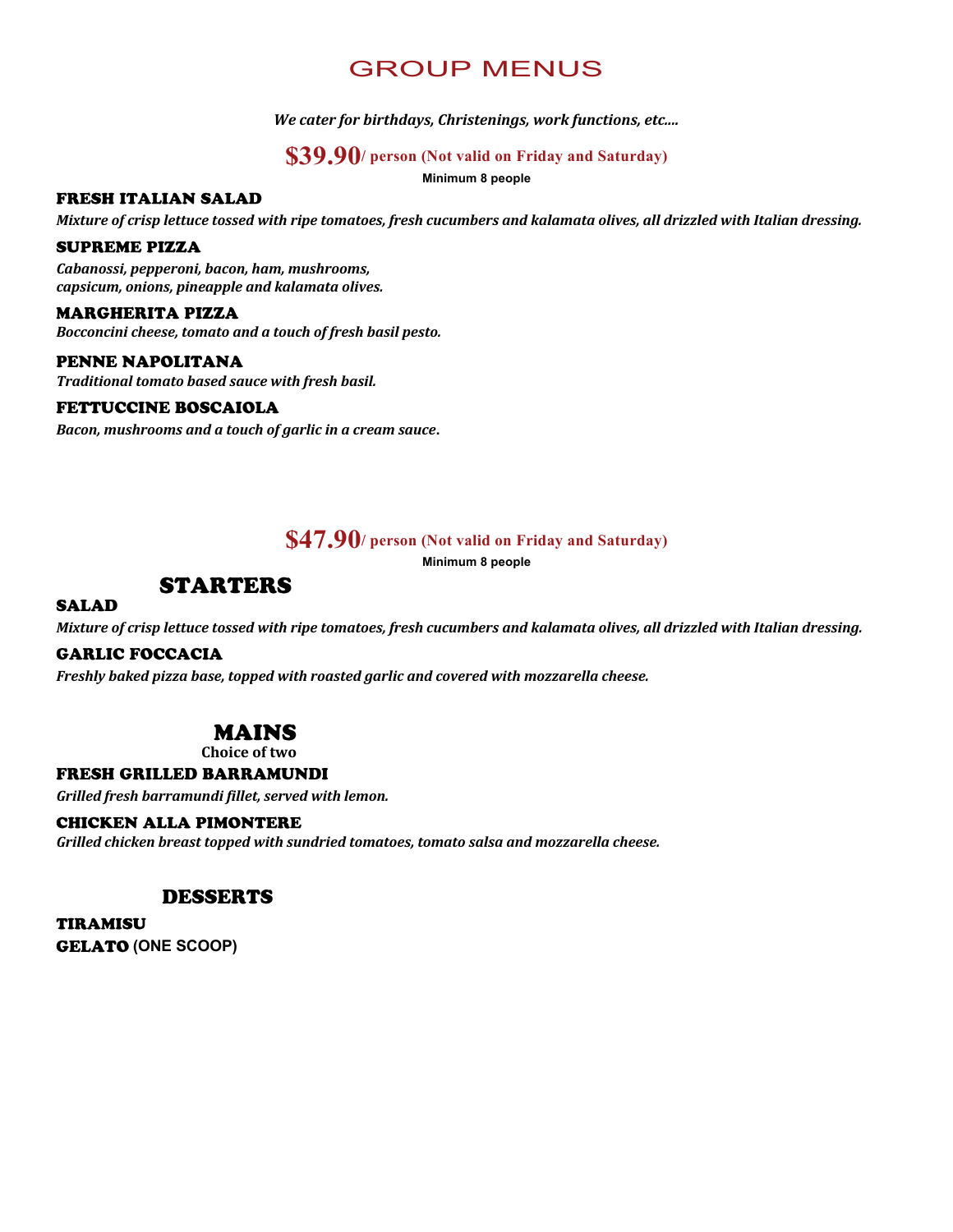# GROUP MENUS

## **\$47.90/ person**

**Minimum 8 people**

## **STARTERS**

## **SALAD**

*Mixture of crisp lettuce tossed with ripe tomatoes, fresh cucumbers and kalamata olives, all drizzled with Italian dressing.* 

#### **GARLIC FOCCACIA**

*Freshly baked pizza base, topped with roasted garlic and covered with mozzarella cheese.* 

#### **OLIVES PALERMO**

Stuffed green olives with fetta cheese, crumbed, snap fried served with garlic aioli.

#### FIELD MUSHROOMS TUSCANIA

Stuffed field mushrooms with bacon, onions, mozzarella cheese and baked in oven.

#### **CALAMARI FRITTI**

Fried crumbed calamari with light herbs, served with lemon and tartare sauce.

## **MAINS**

**Choice** of two

#### FRESH GRILLED BARRAMUNDI

*Grilled fresh barramundi fillet, served with lemon.*

#### **CHICKEN ROCKAFELLO**

*Grilled chicken breast in a napolitana sauce, topped with ham and mozzarella cheese.* 

## **\$53.90 / person**

**Minimum 8 people** *Includes the above plus a choice of the following:*

#### **DESSERTS**

**TIRAMISU PROFITEROLES (ONE SCOOP)**